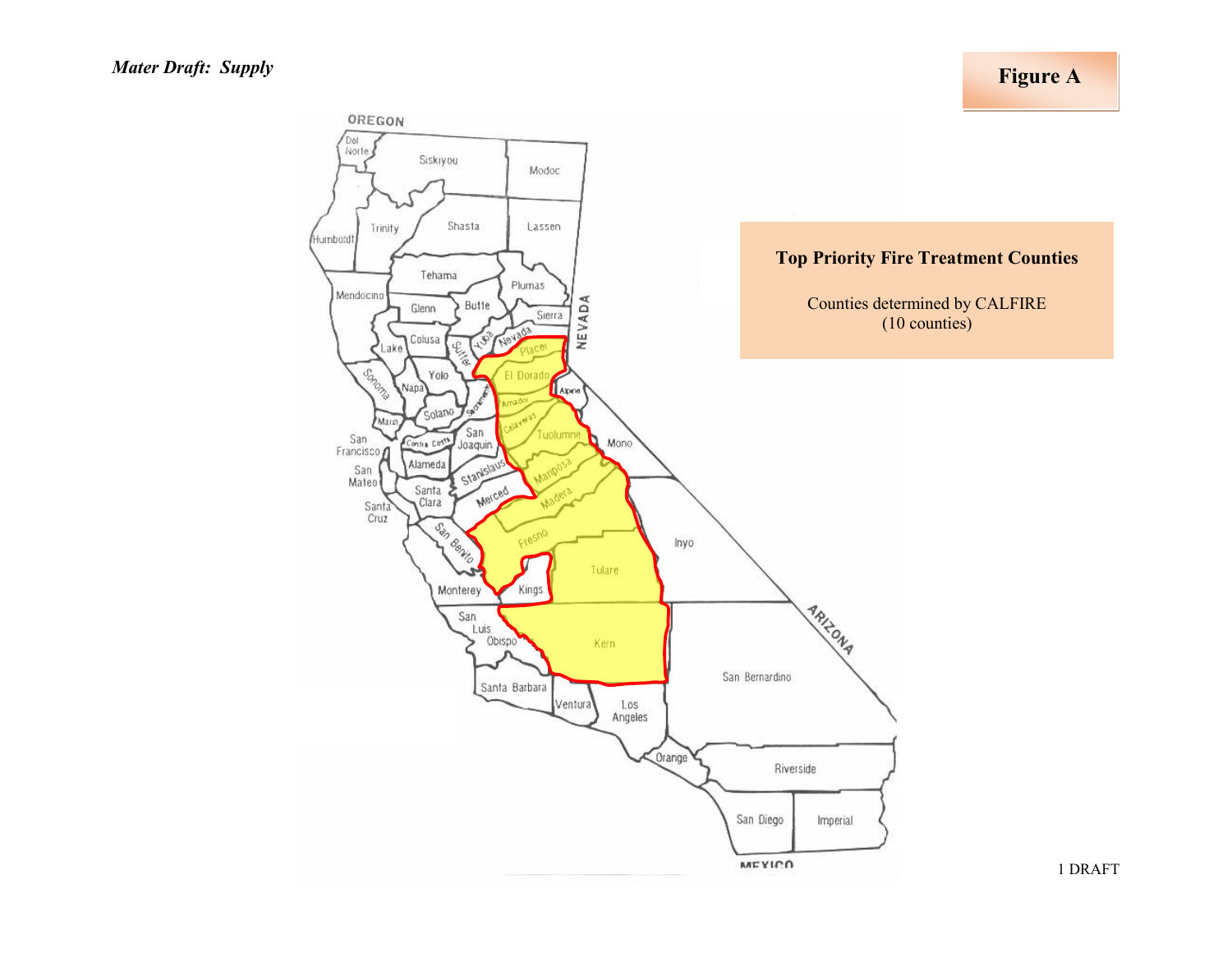#### **Figure B**

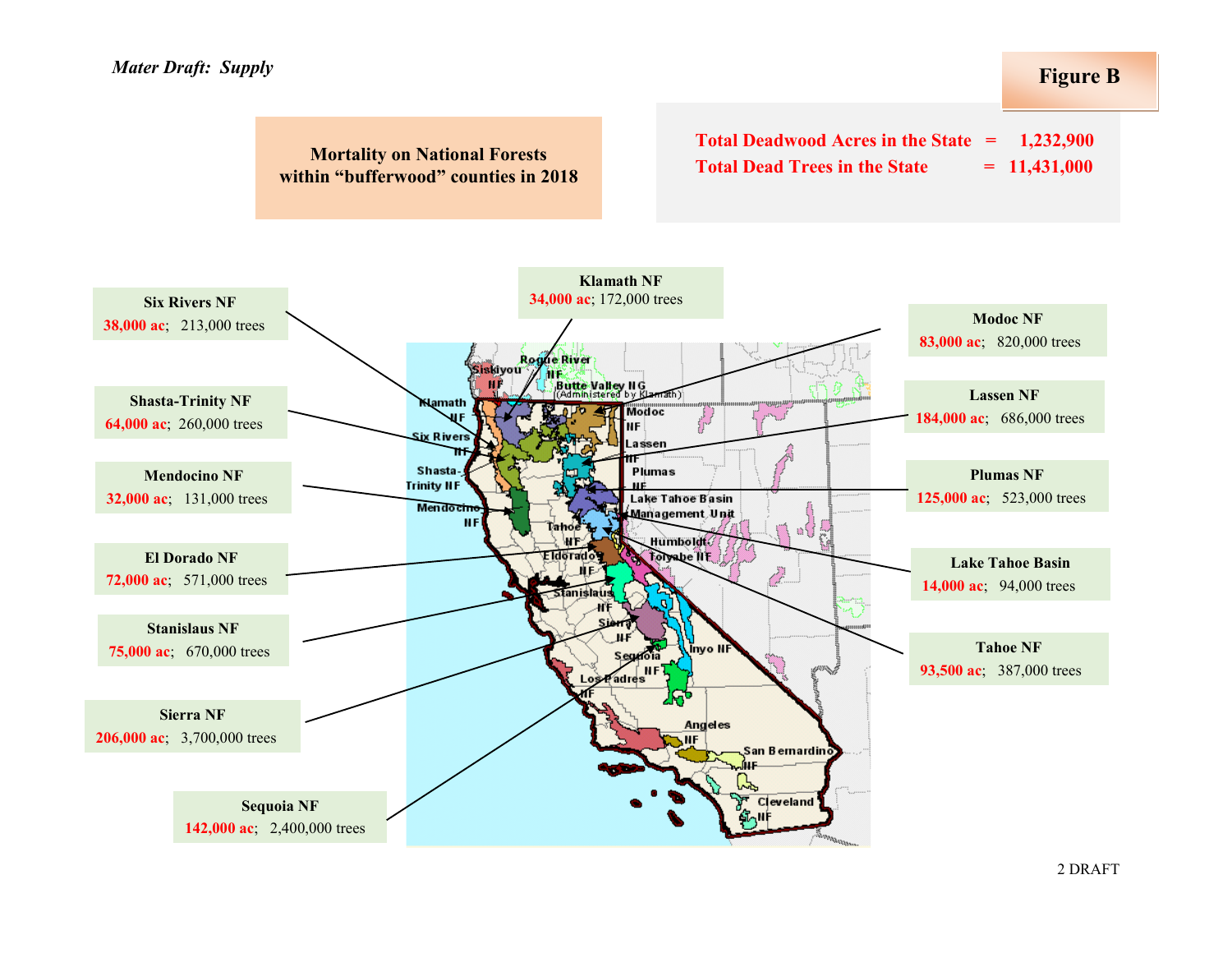

# **Proposed "Bufferwood" Counties**

HHZ Tier 1 acres "Bufferwood" Initiative Counties

- $\geq 435,039$  forested acres in buffer
- $\geq 25$  counties
- $\geq 35\%$  federal acres
- $\geq 64\%$  private acres
- $\geq 1\%$  state acres
- Focus is on <u>forest-designated acres</u>
- Buffer  $=$  300' setback each side from centerline of currently open, improved roads.

GIS mapping data for proposed "Bufferwood" Initiative accessible at *[www.databasin.org.](http://www.databasin.org/)* (search "Bufferwood") then click on "Bufferwood: High Hazard Forests, Road Adjacent, CA Raster)".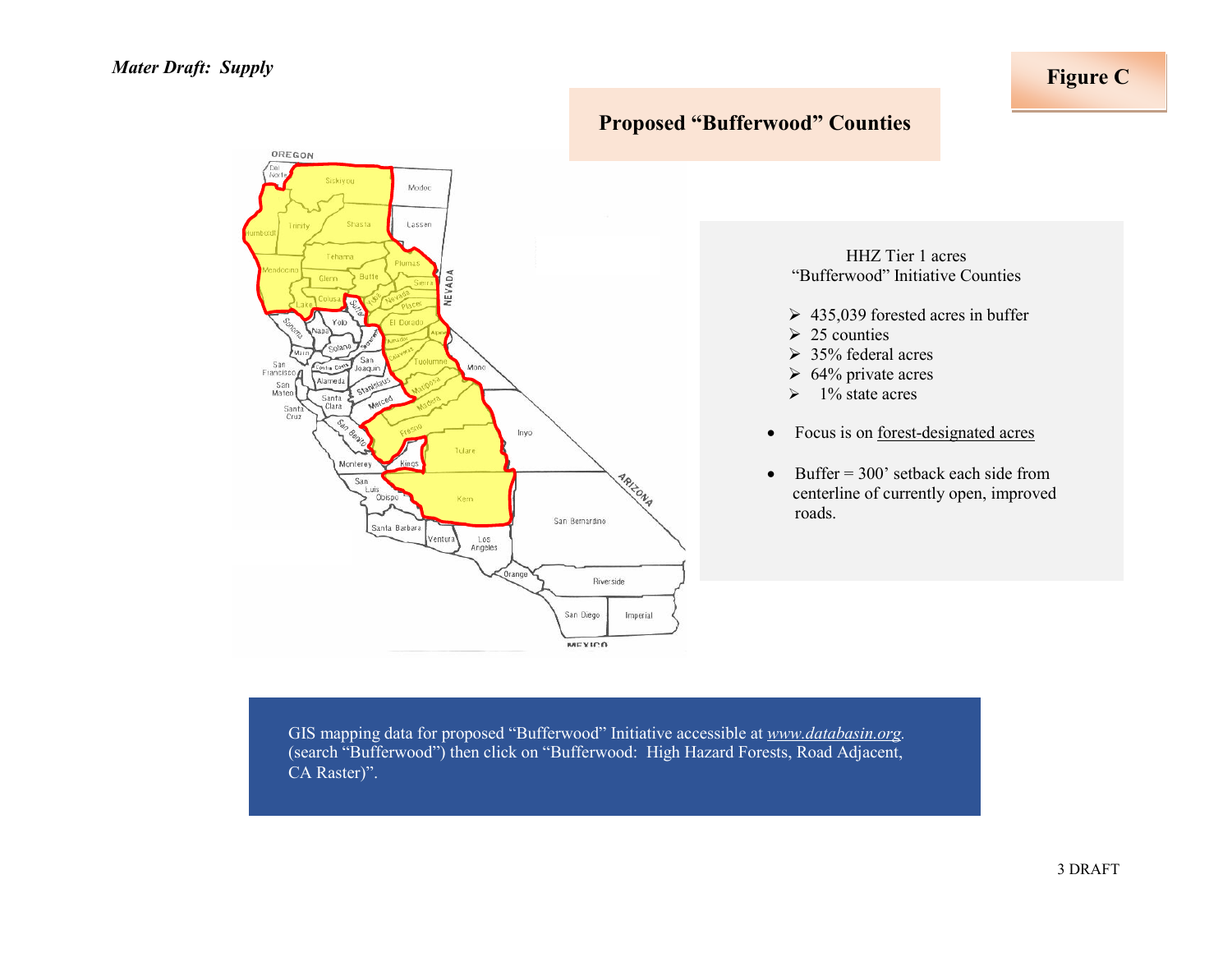## **Figure D**

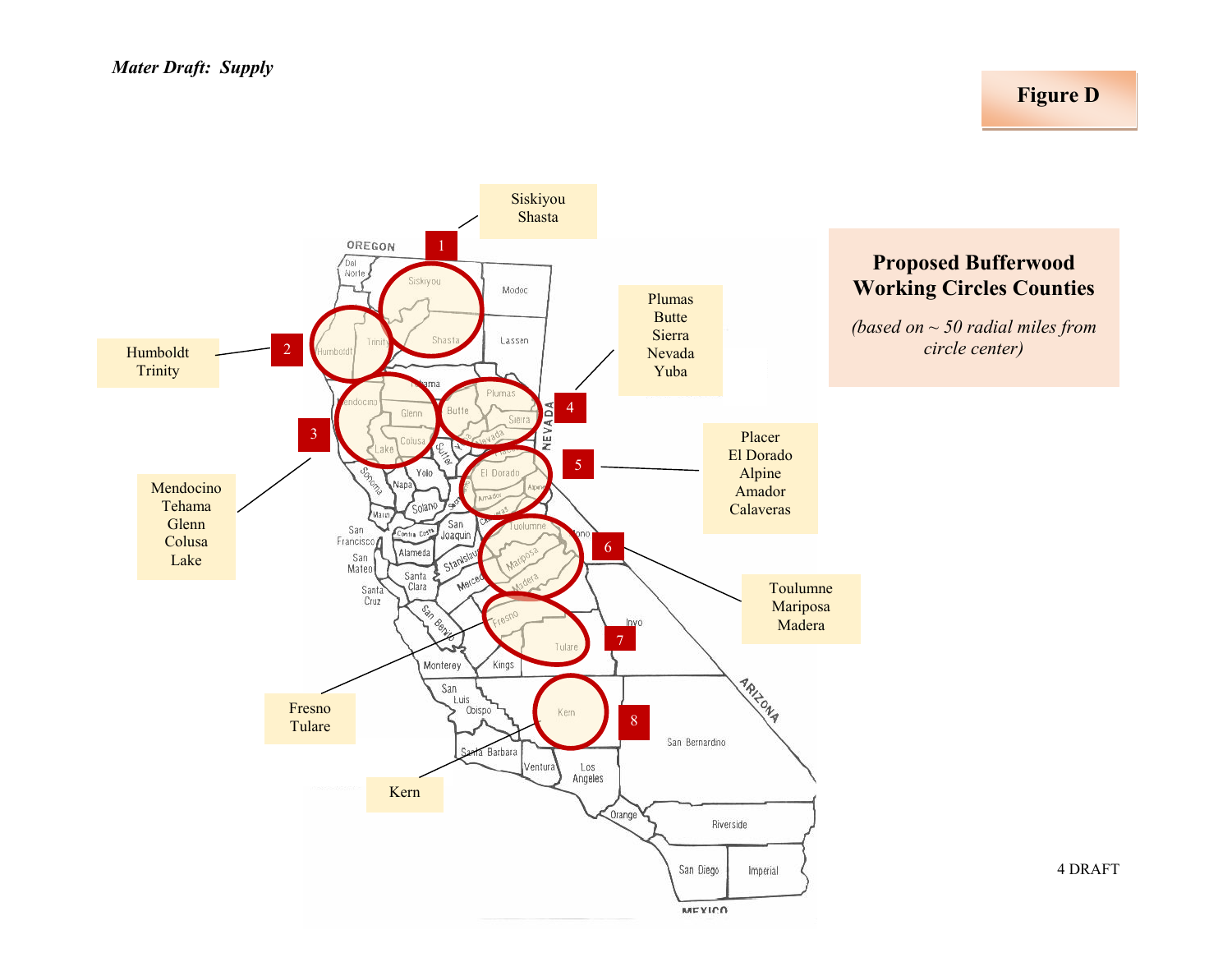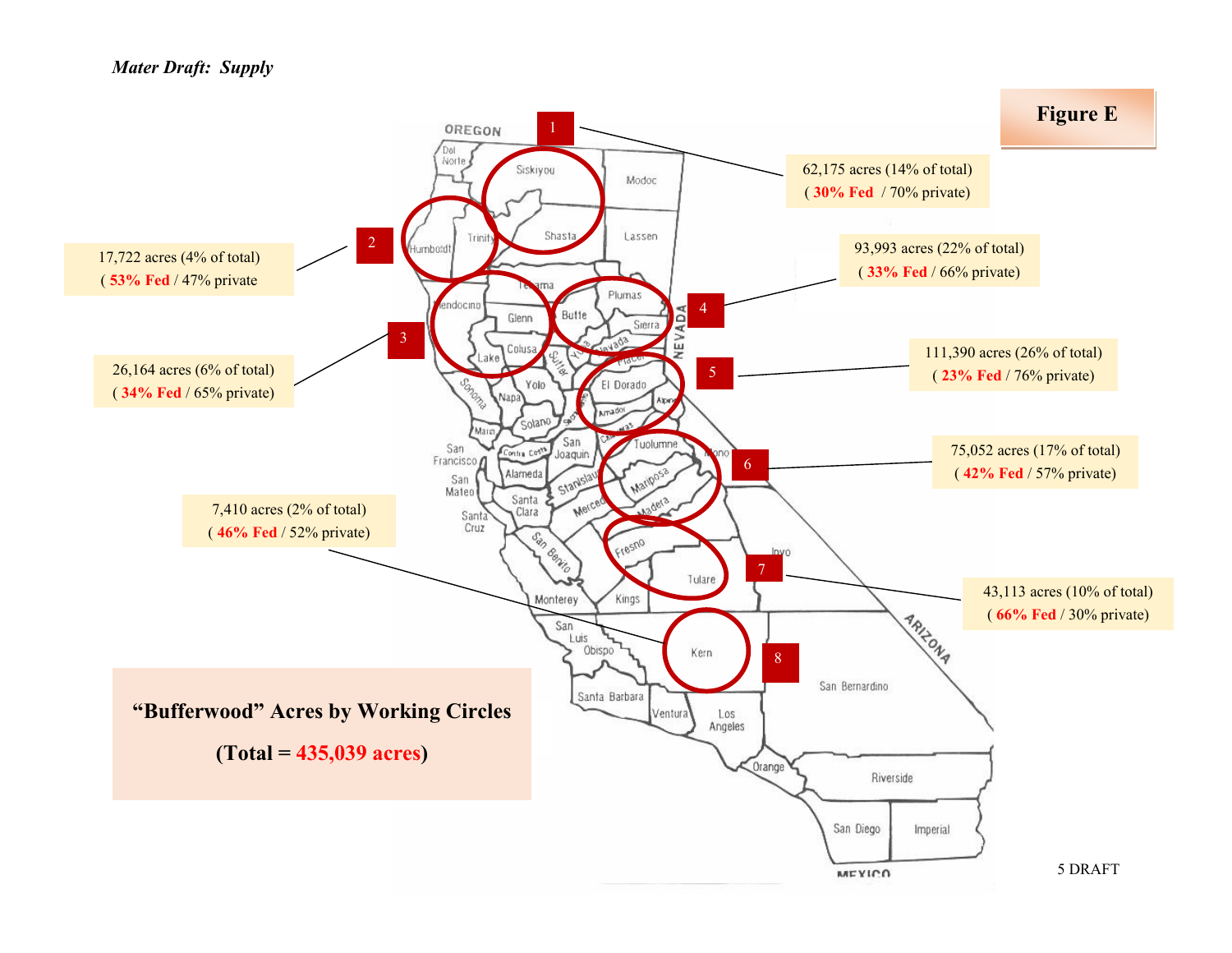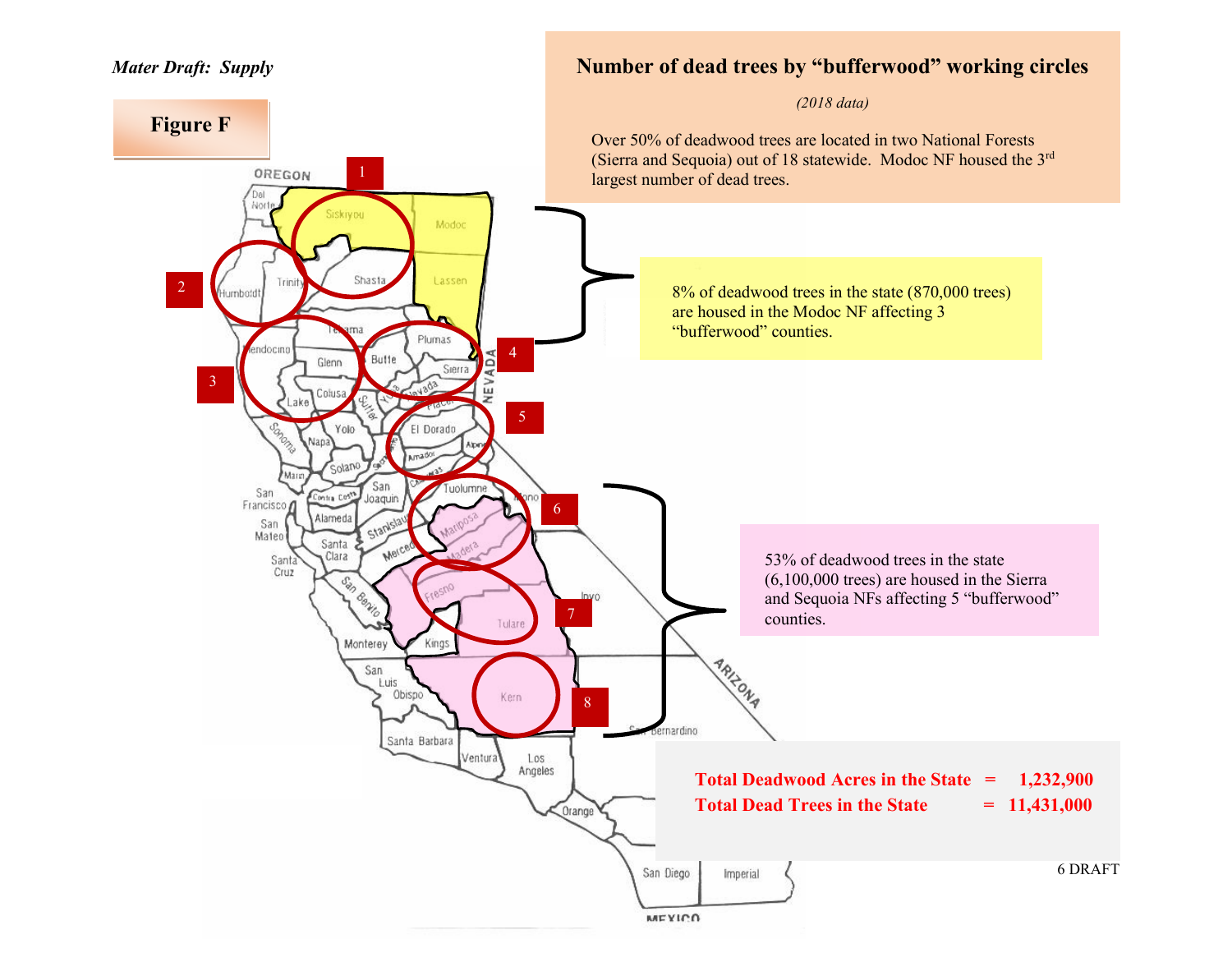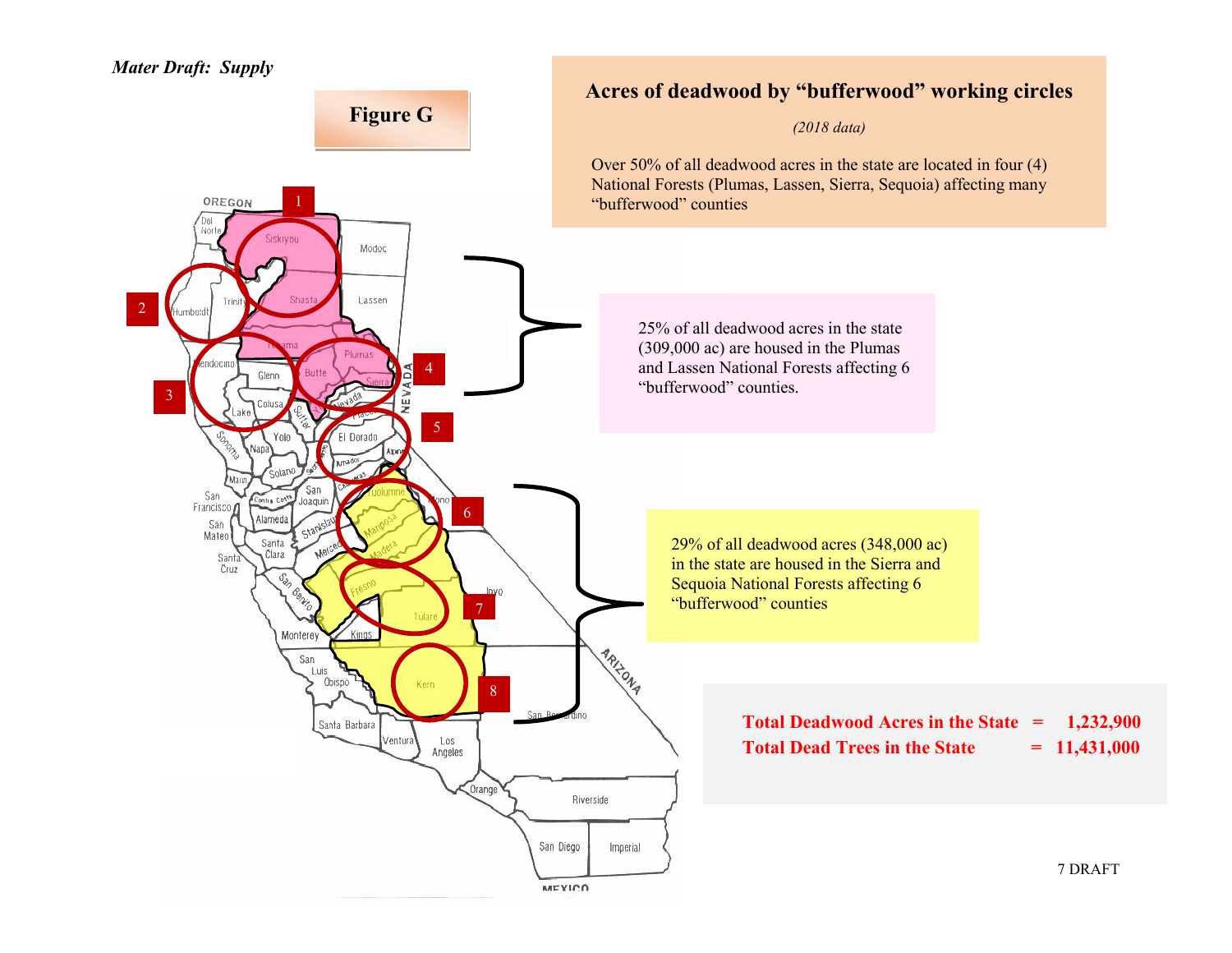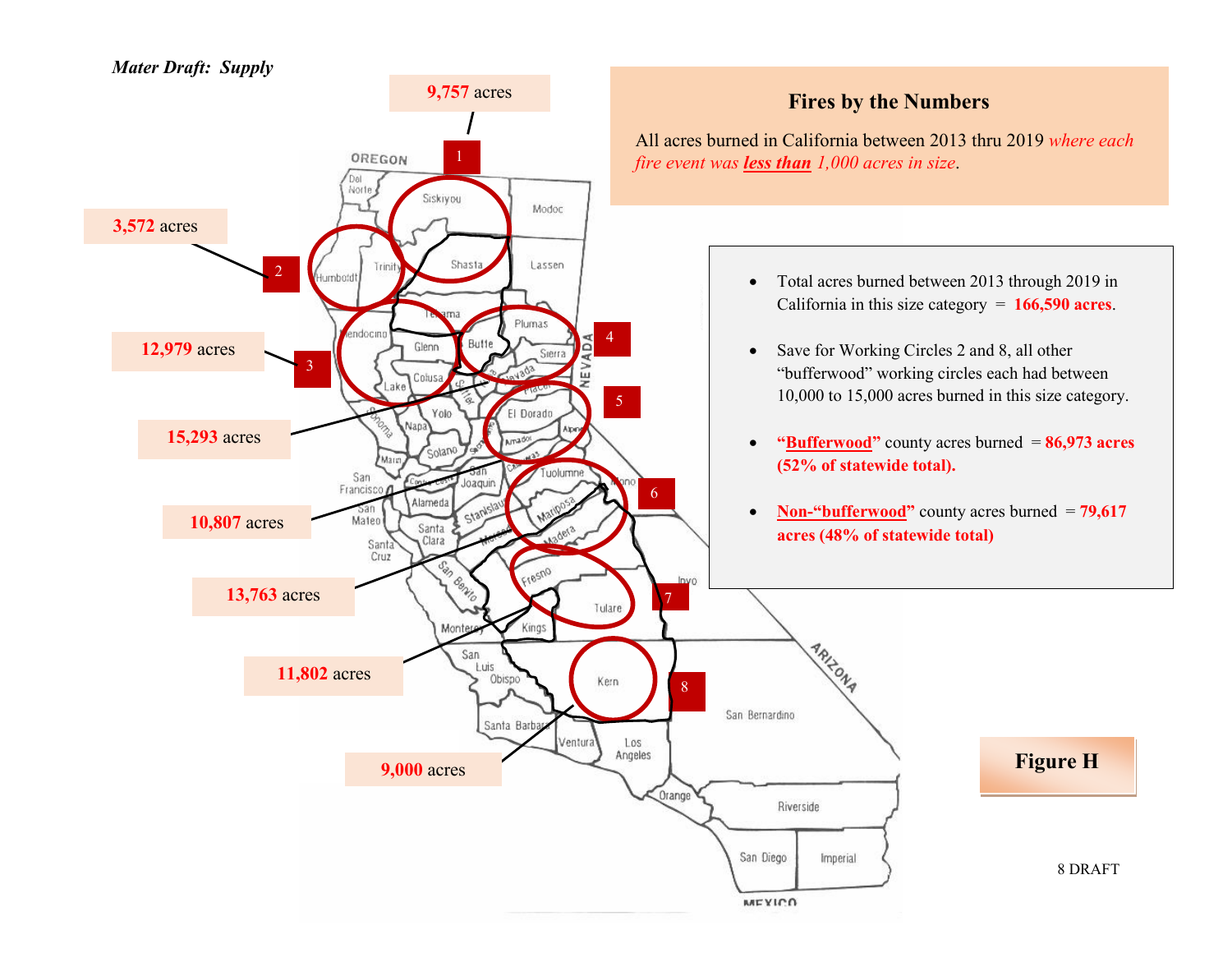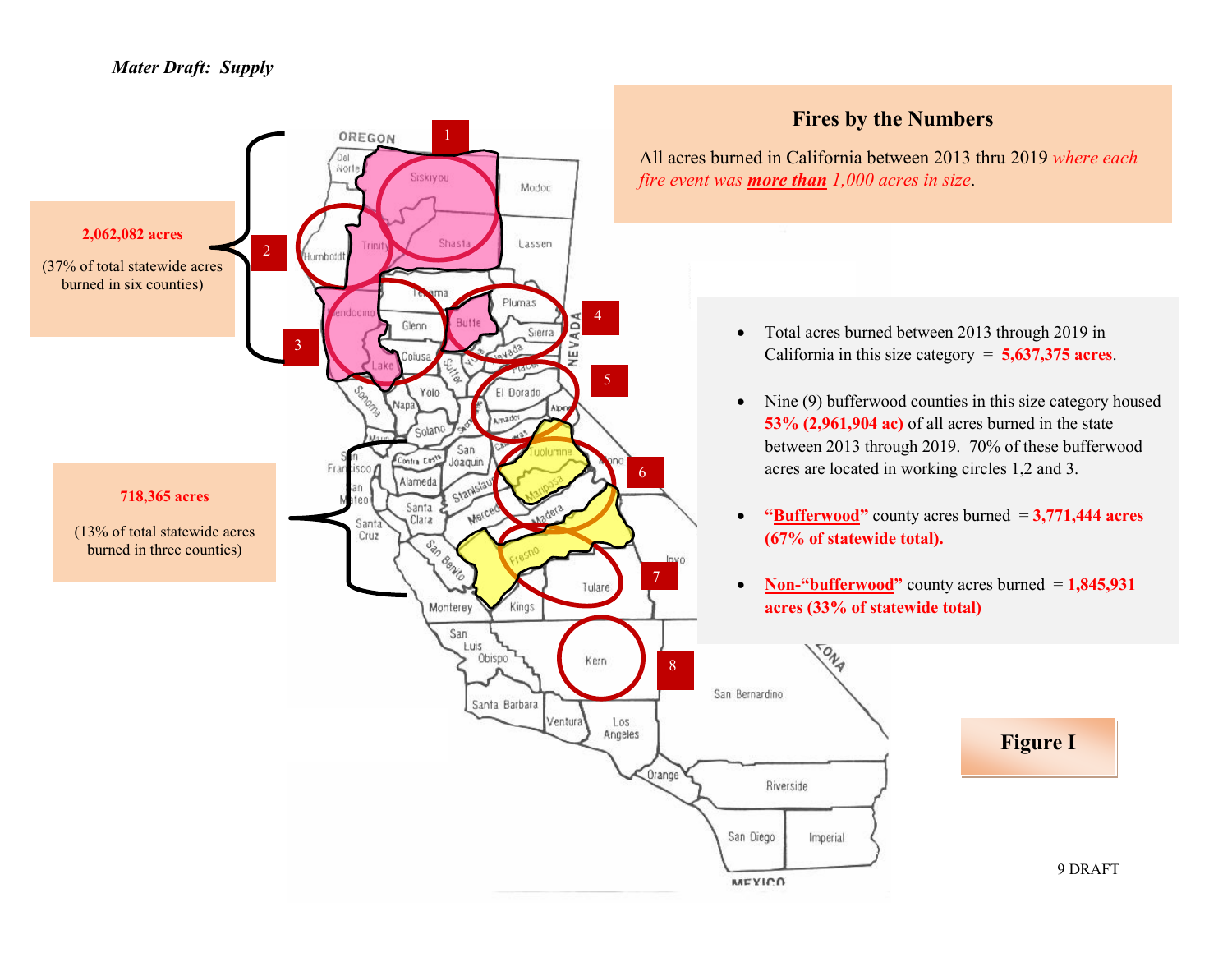**Figure J**

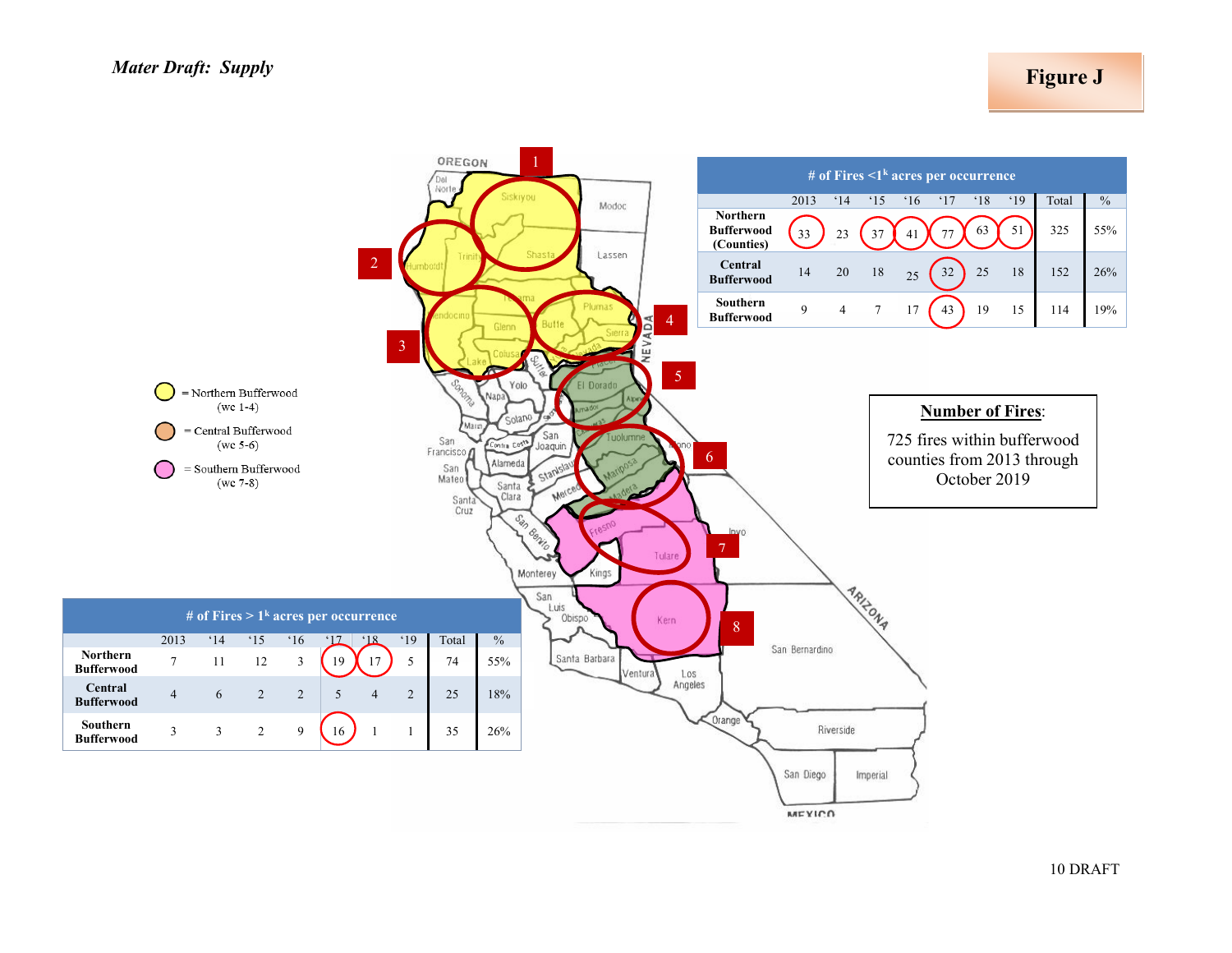OREGON

Norte

2

1

### **Figure K**



Based on mortality, key focus should be on product applications for *red fir* and *white fir*, and to a lesser extent *ponderosa pine*.



11 DRAFT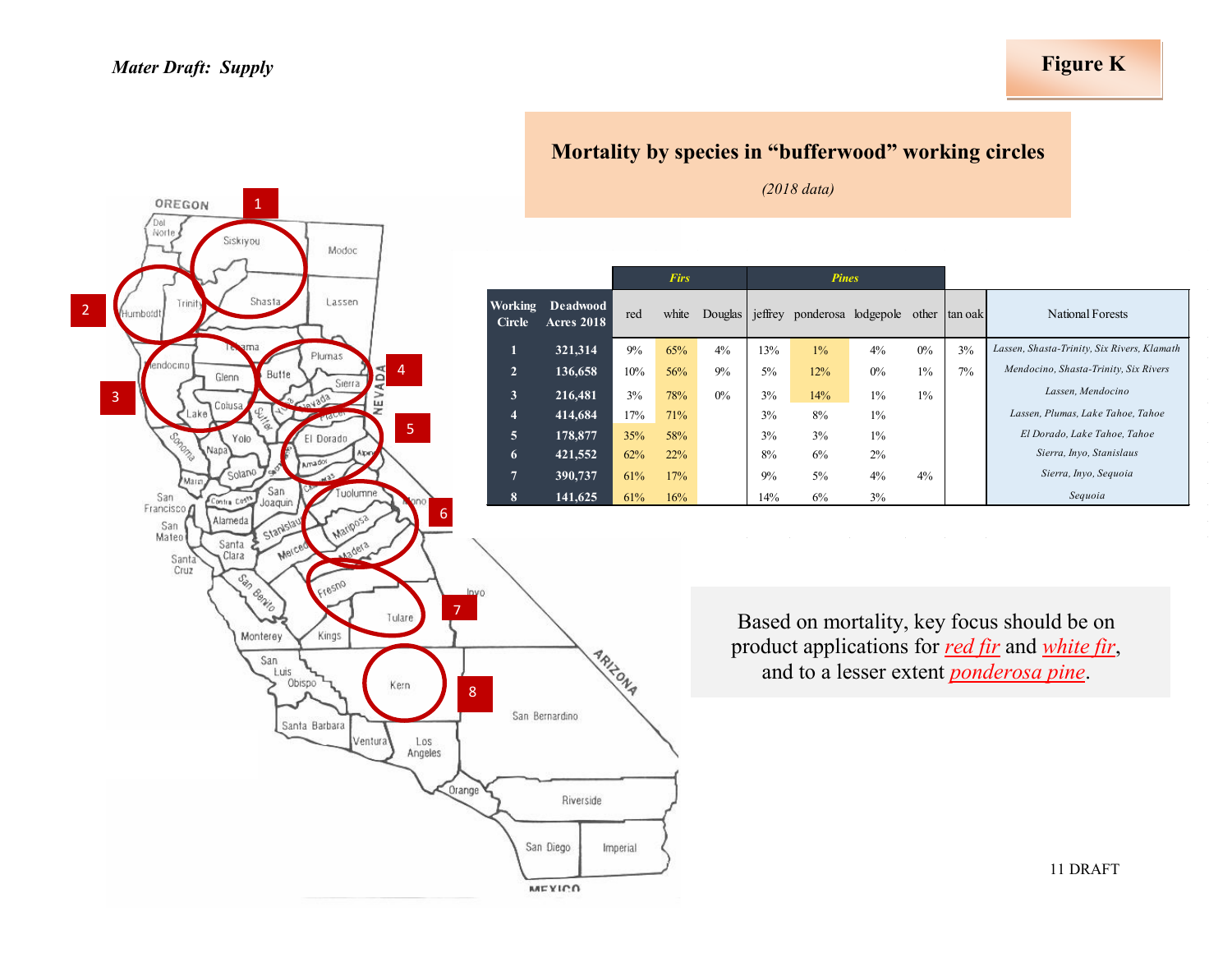#### **Net cumulative sawtimber and fuelwood volume (mbf) sold and cut in CA National Forests housed in "Bufferwood" counties during 2009 thru 2018**

(Total 10-yr cumulative *sawtimber sold but not cut* =  $355$  *mmbf*) (Total 10-yr cumulative fuelwood volume cut but not sold = **19 mmbf)** **Figure L**

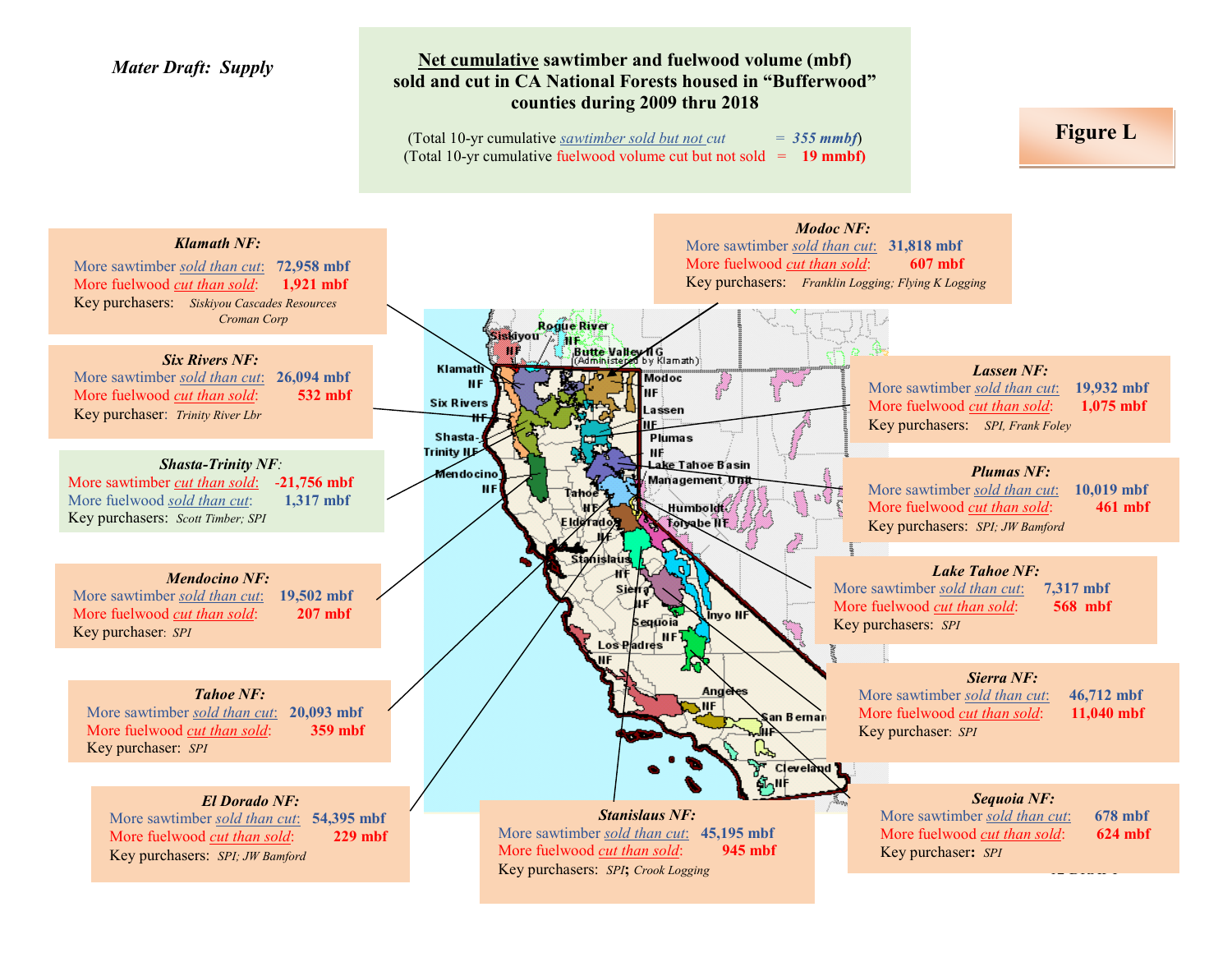

13 DRAFT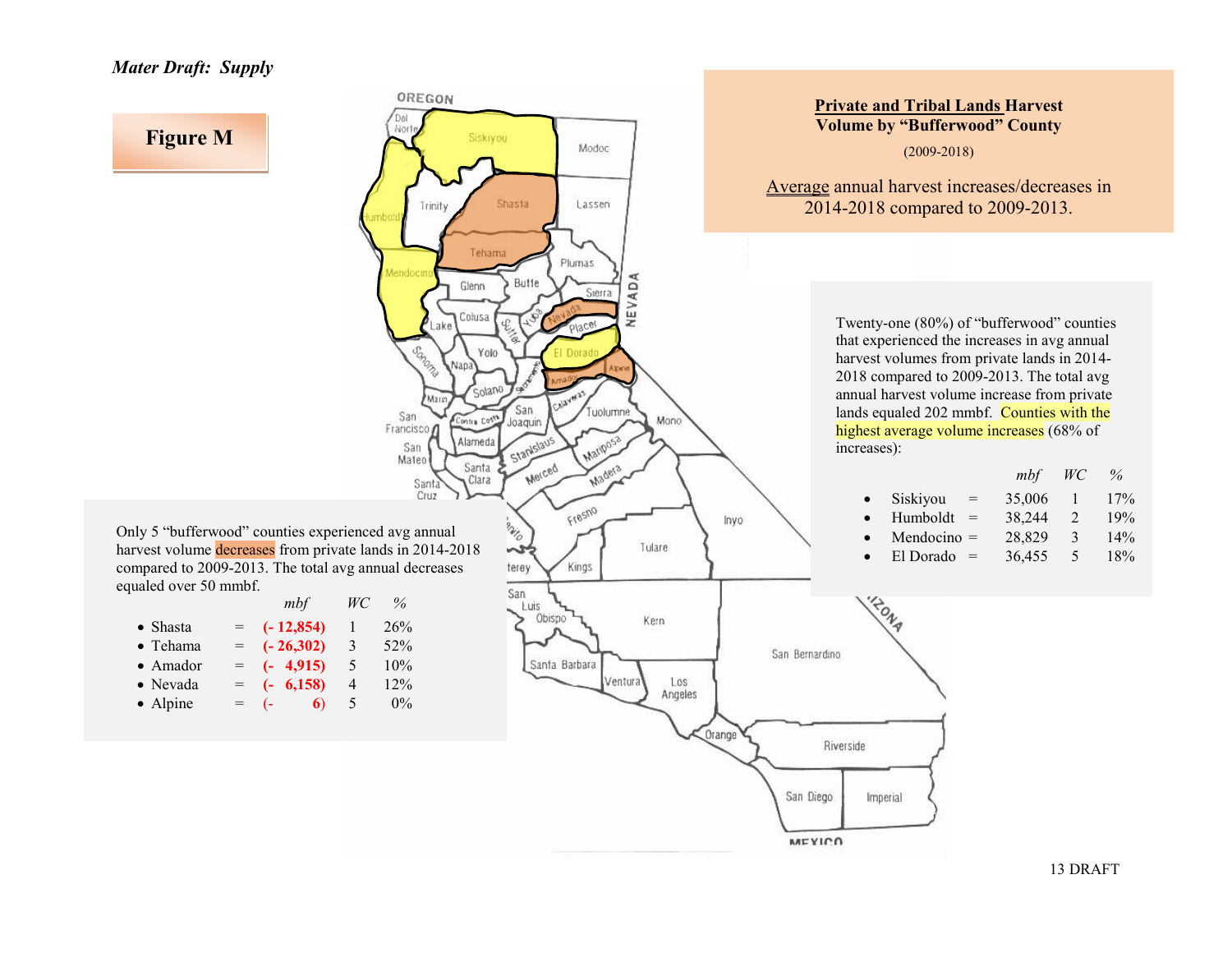

**USFS Lands Harvest**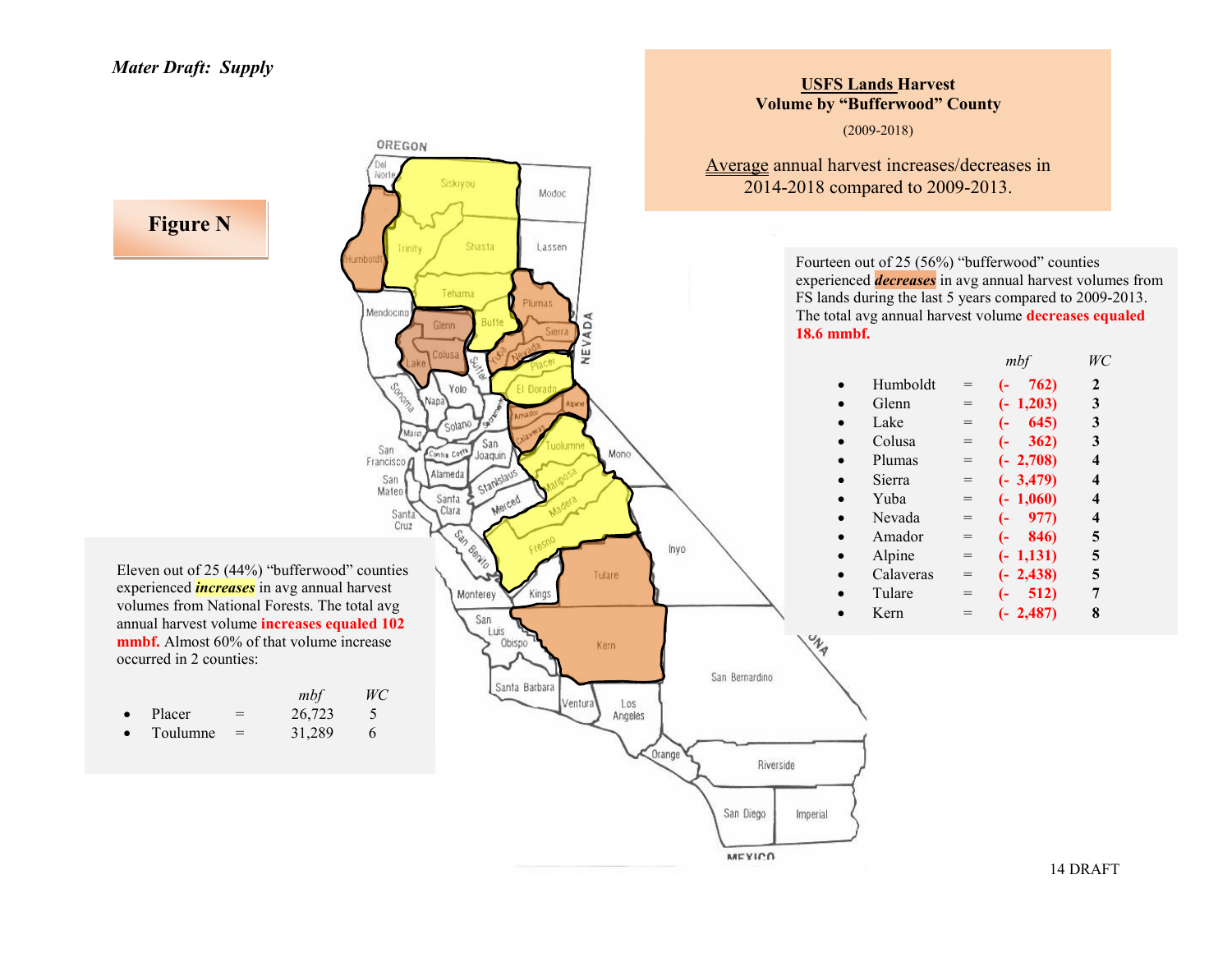#### **Best bets in "bufferwood" working circles for added future timber supply:**

- Charts to the right show total average annual increases in harvested volumes for 2014-2018 compared to 2009-2013 in "bufferwood" counties within working circles.
- Assuming 2020-2024 avg annual harvest volumes equals an additional **50% above** the percentage increases in avg annual harvest volumes that occurred in each working circle during the second half decade, best bets for increased supply are from four "bufferwood" working circles (1,2,5, and 6).



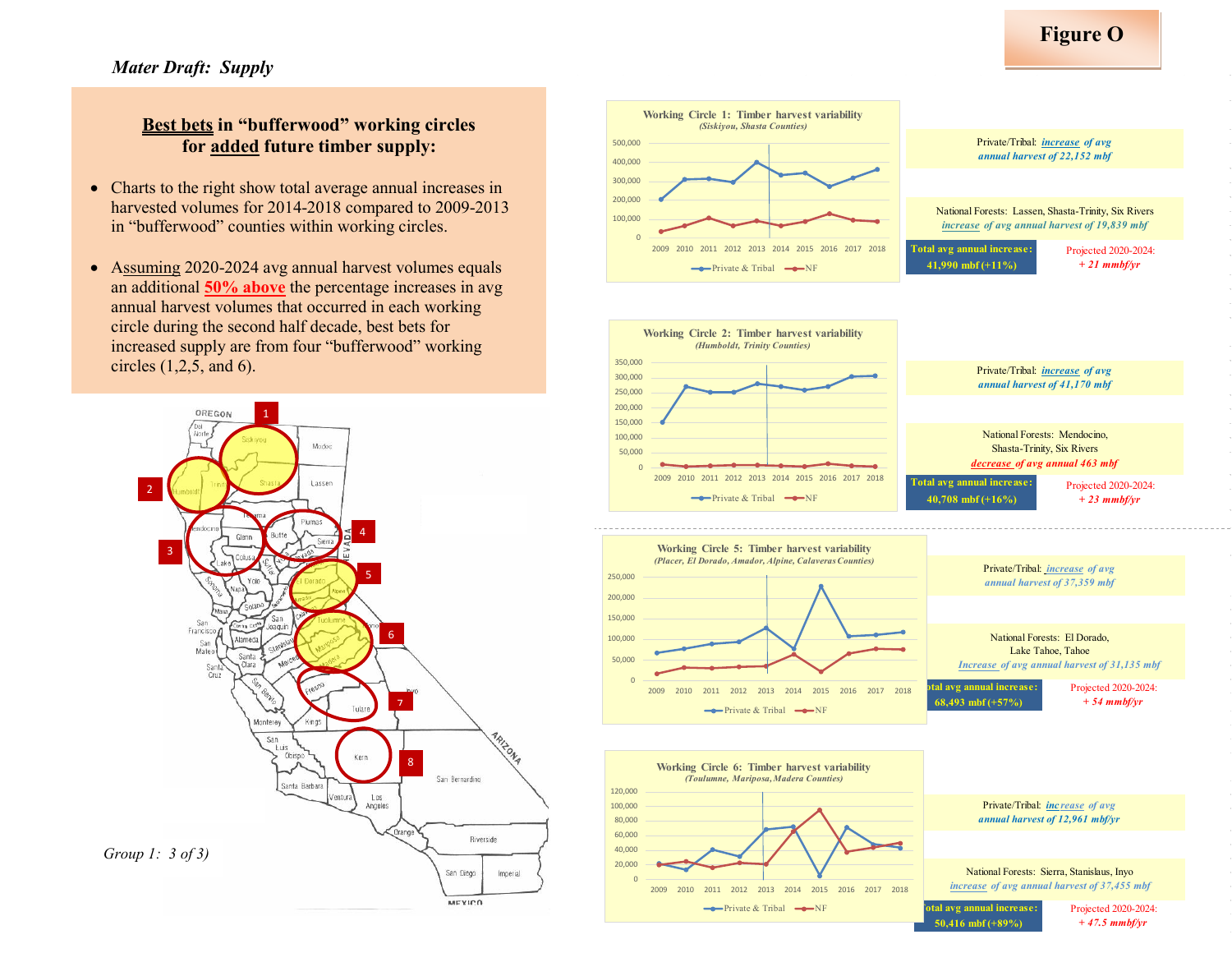# **Sawmills in operation in 2019**



| <b>Working</b><br><b>Circle</b> | Company                                        | <b>City</b>  |
|---------------------------------|------------------------------------------------|--------------|
| 1                               | Sierra Pacific                                 | Anderson     |
| 1                               | Shasta Green Sawmill                           | Burney       |
| 1                               | Sierra Pacific                                 | Burney       |
| 1                               | Sierra Pacific                                 | Redding      |
| 1                               | Alta California Roundwood                      | Anderson     |
| 1                               | <b>Roseburg Forest Products</b><br>Veneer Mill | Weed         |
| 1                               | Fruit Growers Supply Co                        | Yreka        |
| 1                               | Timber Products Co                             | Yreka        |
|                                 |                                                |              |
| 2                               | Schmidbauer Lumber                             | Eureka       |
| 2                               | <b>Arcata Forest Products</b>                  | Arcata       |
| $\overline{2}$                  | North Fork Lumber Co                           | Korbel       |
| $\overline{2}$                  | <b>Arcata Forest Products</b>                  | Arcada       |
|                                 |                                                |              |
| 3                               | Collins Pine                                   | Lakeview     |
| 3                               | Agwood Mill & Lumber Co                        | Ukiah        |
| 3                               | Mendocino Forest Products                      | Ukiah        |
|                                 |                                                |              |
| 4                               | Sierra Pacific                                 | Oroville     |
| 4                               | Apex Lumber                                    | Oroville     |
| 4                               | Collins Pine                                   | Chester      |
| 4                               | Sierra Pacific                                 | Quincy       |
|                                 |                                                |              |
| 5                               | Sierra Pacific                                 | Lincoln      |
| 5                               | <b>Bohemia</b>                                 | Lincoln      |
| 5                               | California Hardwood Producers                  | Auburn       |
|                                 |                                                |              |
| 6                               | Sierra Pacific                                 | Chinese Camp |
| 6                               | Sierra Pacific                                 | Sonora       |
|                                 |                                                |              |
| $\overline{7}$                  | <b>Sierra Forest Products</b>                  | Terra Bella  |
|                                 |                                                |              |